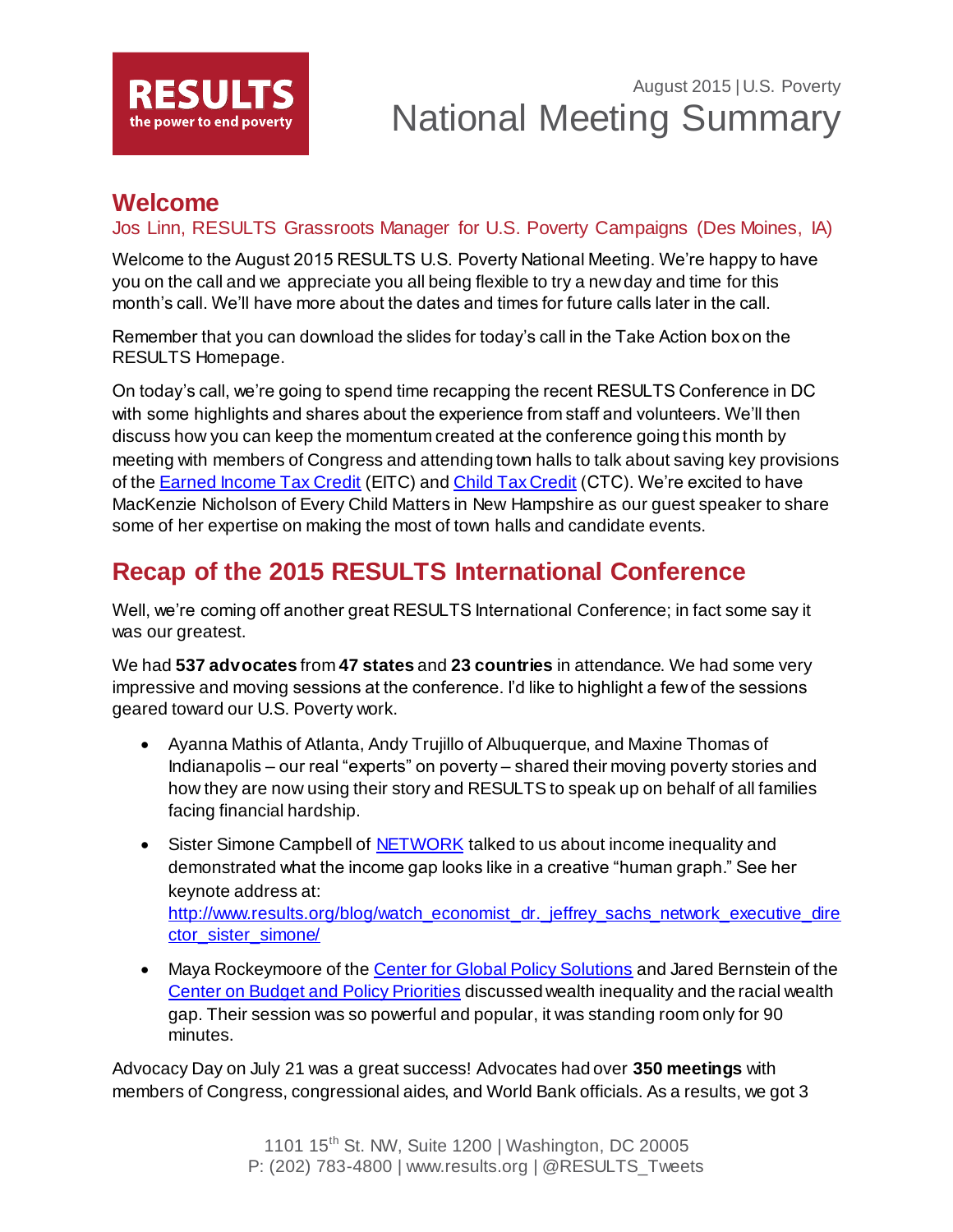new co-sponsorships on the House EITC bill[, H.R. 902](http://capwiz.com/results/issues/bills/?bill=64181791) (Reps. Boyle and Brady of PA, Rep. Beyer of VA) and 1 new one on the House CTC bill, [H.R. 1286](http://capwiz.com/results/issues/bills/?bill=64205501) (Rep. Boyle of PA), with at least 2 more coming from Ohio and Maryland.

The Advocacy Day Reception was the perfect ending to a great day on the Hill. A number of members of Congress, including Reps. Barbara Lee of CA, Betty McCollum of MN, Sen. Sherrod Brown of OH, and Dr. Jim Kim of the World Bank stopped by to speak about the powerful difference RESULTS volunteers make.

Finally, our RESULTS Gala on Wednesday, July 22 featured Professor Muhammad Yunus, Nobel Peace Prize winner for his work with the Grameen Bank, and was another stirring success, both as an event and fundraiser for RESULTS.

#### **International Conference Share: Lydia Pendley of RESULTS Santa Fe, NM**

First I want to thank Joanne, John Odenwelder, Cynthia Stancil , Meredith, Jos, Jerusa and all the RESULTS staff for an amazing conference this year. The best and most exciting that I have been to since I joined RESULTS in 1998.

I literally could see and feel a real change – no pun intended. The 100 Real Changers, the experts on poverty, the participants from over 23 countries and 47 states, the significantly greater diversity of ages, races, ethnicities, languages – all so wonderful to be part of. And celebrating the  $35<sup>th</sup>$  birthday of RESULTS was planned in such a way that everyone – new and old – could celebrate throughout the conference and on into the gala. And can't forget the birthday party with cake and a great band!

The speakers chosen this year were top rate: Sister Simone Campbell with Network and Nuns on the Bus, Muhammad Yunus, Founder, Grameen Bank, Jeffrey Sachs, Economist, Earth Institute, Yvonne Chaka Chaka, musician and advocate, Maya Rockeymoore, Jared Bernstein, EITC experts, and Jim Kim, President of the World Bank. Take some time to go to the RESULTS website to hear some of these speakers. And there were many, many useful workshops to build our knowledge base and skills to become mature, well-spoken advocates.

I especially want to note the panel of people who powerfully shared their own experiences with poverty and then spoke from their hearts and minds to our members of Congress. Among them was Andy Trujillo, member of RESULTS-Albuquerque domestic who told his story with great impact on our New Mexico Congressional members' staff during our visits on Lobby Day.

Since I am an elected grassroots member to the RESULTS Board, I'd like to briefly share a few things from our most recent Board meeting that took place at the Conference.

First thanks to all the many grassroots members who attended our Grassroots Board Member session so early in the morning. This session was designed to get volunteer feedback on how to improve the work of RESULTS and take that information back to the Board. The questions and discussion were very helpful to myself and my fellow Grassroots Board members, Beth Wilson, Vanessa Garcia, and Cindy Levin. We will do such a session again next year.

I urge everyone who got a copy of the RESULTS Annual Report to read it or go on-line to results.org to find it. It is an excellent review of the work of RESULTS, its financial status, and the overall health of the organization.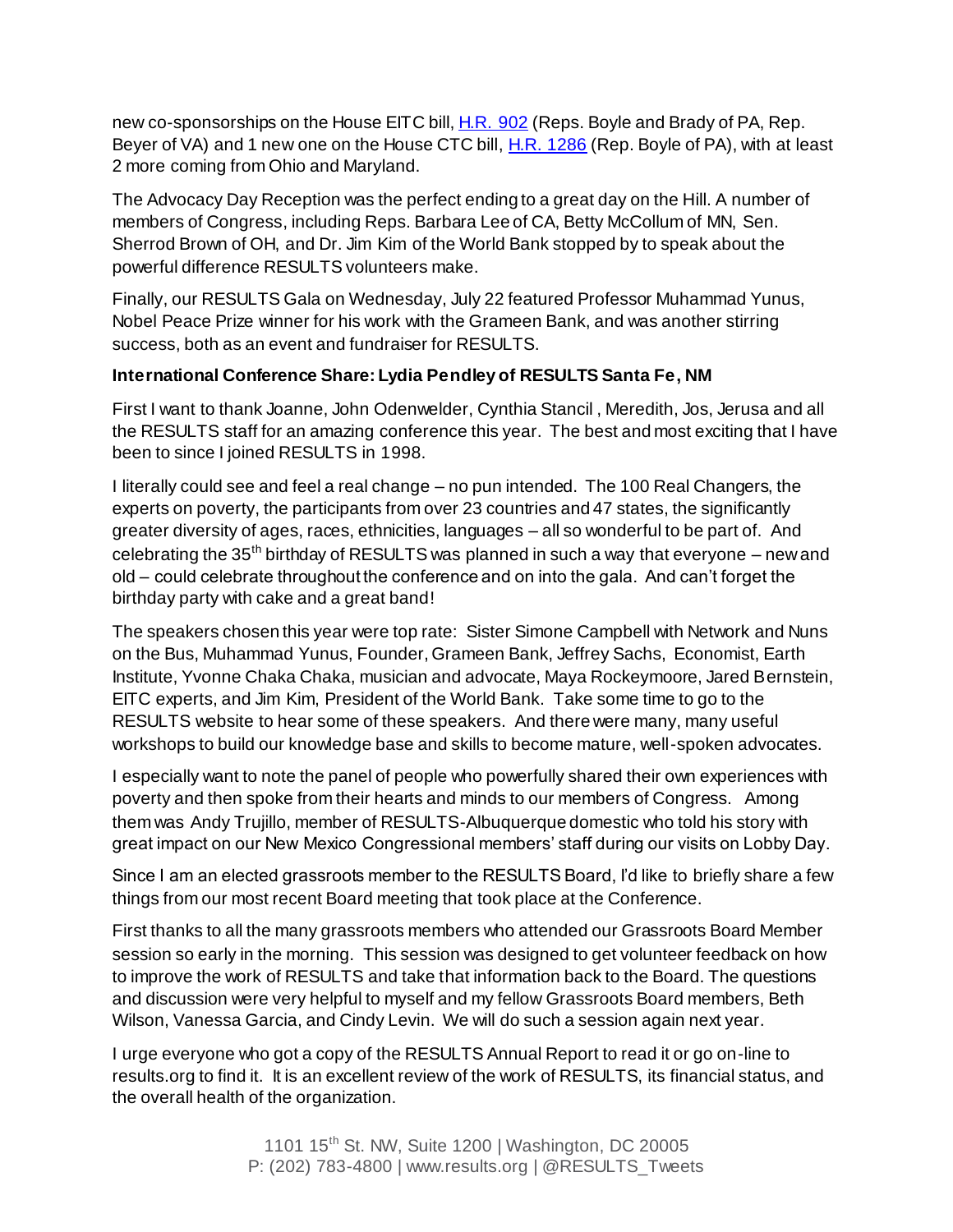As you may know, RESULTS is in the midst of designing a new Strategic Plan for the organization. That process was a major topic of discussion. The interviewing of international and domestic partners, donors, and grassroots members is pretty much complete. And both today and tomorrow, RESULTS staff and others are meeting to review and analyze the input thus far. Vanessa Garcia of RESULTS Orange County, is representing you, the grassroots members of RESULTS, at this important retreat.

A few other items from the Board meeting:

- Our finances are in good shape, but we need to continue work on diversifying our funding sources
- Kul Gautam, former Deputy Executive Director of UNICEF, Assistant Secretary General of the UN, and a RESULTS Board members was elected to the RESULTS/REF Executive Committee
- Jan Twombly was re-elected Treasurer.
- Most exciting for me was Muhammad Yunus' spending an hour with us sharing ideas about the future work of RESULTS. Professor Yunus is a member of our Board, but only rarely is able to meet directly with us.

Finally, we have one open Grassroots Board position coming open this year. If you'd like to nominate a grassroots volunteer for our Board, please send the person's name to Jack McLaughlin at *imclaughlin@results.org.* Candidates can be nominated by others or can nominate themselves. The deadline to nominate someone is Tuesday, September 15<sup>th</sup>.

I want to say what a privilege it is to serve our grassroots members on the Board. Thanks for your support.

#### **International Conference Share: Kimberly Trigg of RESULTS Salina, KS**

Thank you RESULTS and everyone who made it possible for those who came to DC for the first time. Blessed with wonderful roommates, Ruth and Qianna, got educated and versed on issues. Had a great experience meeting with representatives and very grateful for chance to come to Washington DC.

#### **International Conference Share: James Isaboke of RESULTS Indianapolis, IN**

This was my first conference and I appreciate all the speakers and preparation that went into the conference. I had a wonderful time.

#### **International Conference Share: Diana Tyree-Eddy of RESULTS Bremerton, WA**

RESULTS founder Sam Daley-Harris tells us to get out of our comfort zone. We had great REAL Change Fellows join us in our lobby meetings and I urged them to speak outside their comfort zone and share their story. As a result, we had wonderful and authentic conversation with Senator Cantwell and she agreed to write an op-ed. In other words, it was magic!

#### **Keep the Momentum Going**

• Relive the Conference magic b[y watching and sharing the videos](http://r20.rs6.net/tn.jsp?f=001gLf6MIz3sE1OvGNFE_AYEKkmFB-3RXX_YMA7BO52cVI0qbrxVMR3zoDDt-TjXKHe9SVCtFL_fh0FUYa9Jo8YGn6m-02SgX6XZvzauW6Xjnrd3QnSyPanZnq0FyagT--QE1WCYi_d8_RCEmmfwLqN7WC8HLytHpwwRISResWvuLyVBxau-T01BGd1jom7rOKTgZP01WzRSAji6V-XNiafRiR2zD8PWKQKaVPZKY4DZY1QNazUbCXb8eADmsfLDCWRkbEkqPNUAbaBcu4-T5dx6653z_As1Jl4&c=Ah9cDDXXTN3IaIj0UpB3xJz9qrygKL4mmoILI0X47nt_XMohOUbG5g==&ch=zpg4r1GOaXcf9_SXi89ci8YiLBXfpgCG_XFSBIItFVh_STzlR_h3Pg==) of just a few of our great speakers.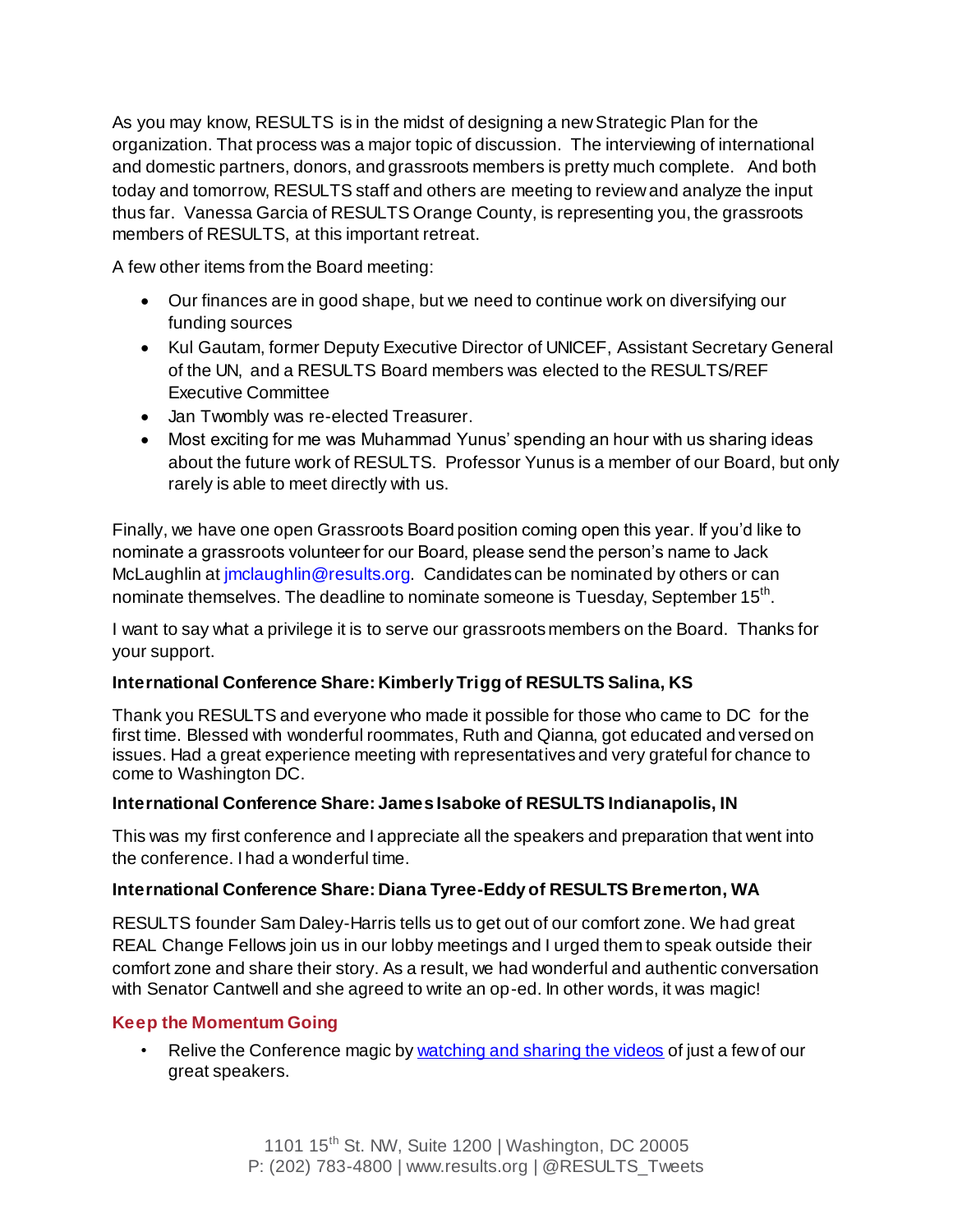- [Let us know what you thought of the conference with our survey](http://r20.rs6.net/tn.jsp?f=001gLf6MIz3sE1OvGNFE_AYEKkmFB-3RXX_YMA7BO52cVI0qbrxVMR3zoDDt-TjXKHe3T3KgcuFBgu3mRCLAhbcMGYqoB82o4fI0r9BQB2SUFJds3bnrUzyXtr5239U5k9R6vSMZirwUXVIe3PiHDSvbd-3CJ3hX-T7VkEzmYtCmeG4bxrFvqMc0asyBEMlrpxJ&c=Ah9cDDXXTN3IaIj0UpB3xJz9qrygKL4mmoILI0X47nt_XMohOUbG5g==&ch=zpg4r1GOaXcf9_SXi89ci8YiLBXfpgCG_XFSBIItFVh_STzlR_h3Pg==). We think this was the best one yet, and we want to make next year's even better!
- Find all our conference resources at[: www.tinyurl.com/2015ICR](http://www.tinyurl.com/2015ICR).
- Let us know how your Advocacy Meetings went by filling out the RESULTS Lobby Report Form[: www.tinyurl.com/RESLRF.](http://www.tinyurl.com/RESLRF)

**Thank you again for your amazing dedication to RESULTS**. We wouldn't be here without you. And be sure to save the date – the 2016 RESULTS International Conference will be **June 25-28, 2016** in Washington DC!

# **Economic Mobility Campaign Update and August Action**

Meredith Dodson, Director of U.S. Poverty Campaigns (Washington, DC)

The **[Earned Income Tax Credit](http://www.results.org/issues/earned_income_tax_credit/)** (EITC) and **[Child Tax Credit](http://www.results.org/issues/child_tax_credit/)** (CTC) are key supports for lowincome working families. If improvements to the EITC and CTC expire, millions of people will be pushed into deeper financial insecurity

As we learned at the International Conference, our best opportunity to save key EITC and CTC provisions this year is in a broader highway funding/tax package

Congress extended highway funding until late October

The Senate is pushing to extend expiring business tax provisions for two years (the so-called "tax extenders'); Senate Finance Committee passed a two-year extension during the RESULTS **Conference** 

However, some in the House (including Paul Ryan) want to make some of these business breaks permanent

#### **If and when they proposed a permanent extension of ANY business tax credit, we must respond swiftly by pushing for "parity" with EITC/CTC** (cannot do one without the other)

If Congress only passes a two-year tax extenders bill, it is highly unlikely we'll see a permanent extension of the EITC and CTC improvements this year

#### **New Messaging Tips for the EITC and CTC**

As discussed during the Conference, we are using key message points:

- **Congress must SAVE** key EITC & Child Tax Credit provisions
- The EITC/CTC are *PRO-WORK*
- If Congress doesn't act, *50 MILLION Americans will*  **lose part or all of their EITC & CTC** (see our state fact [sheets\)](http://www.results.org/uploads/files/State_Fact_Sheets_7.6.15.docx)
- **If Congress makes business tax provisions permanent,** they must also save EITC & CTC (*PARITY*)



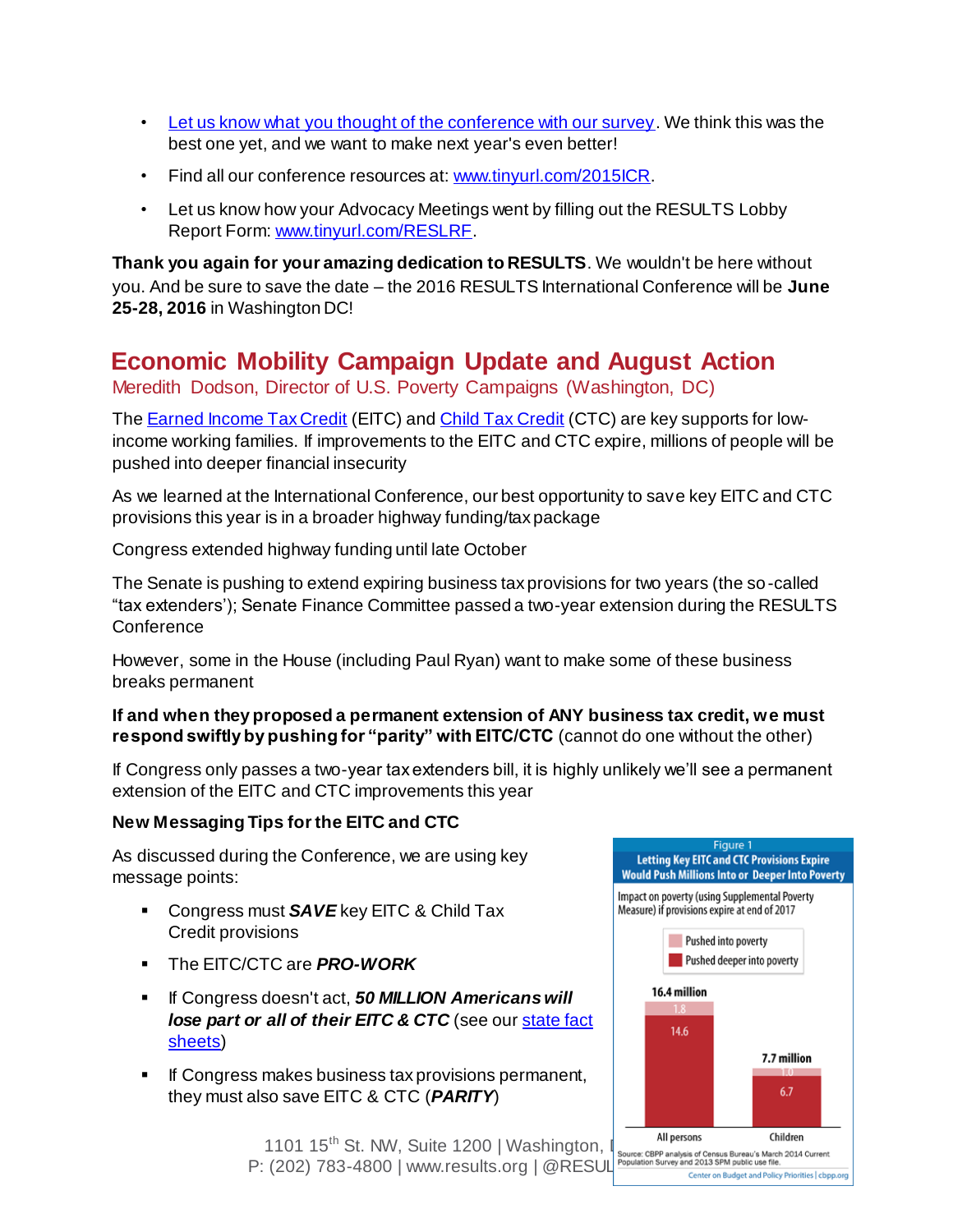Congress should *FIX A (GLARING) GAP* by expanding the EITC for childless workers

#### **Following Up on Lobby Meetings**

It is very important to follow up from your meetings at the International Conference or back home

- **Email aides you met with and thank them for meeting with you**
- Ask if they have taken any action on your requests
- If they haven't taken action, ask them to and ask when would be a good time to follow up again
- Also ask for an in-district meeting in August

PLEASE report on any Conference or in-district meetings on our RESULTS Lobby Report Form: [www.tinyurl.com/RESLRF](http://www.tinyurl.com/RESLRF)

If you're not sure if you were supposed to fill out the report for your group, there is a link on the form to see all the meetings that have already been reported

#### **August Action**

Face-to-face meetings are **the most influential way to influence elected officials!**

The House and Senate are on recess until Labor Day (September 7)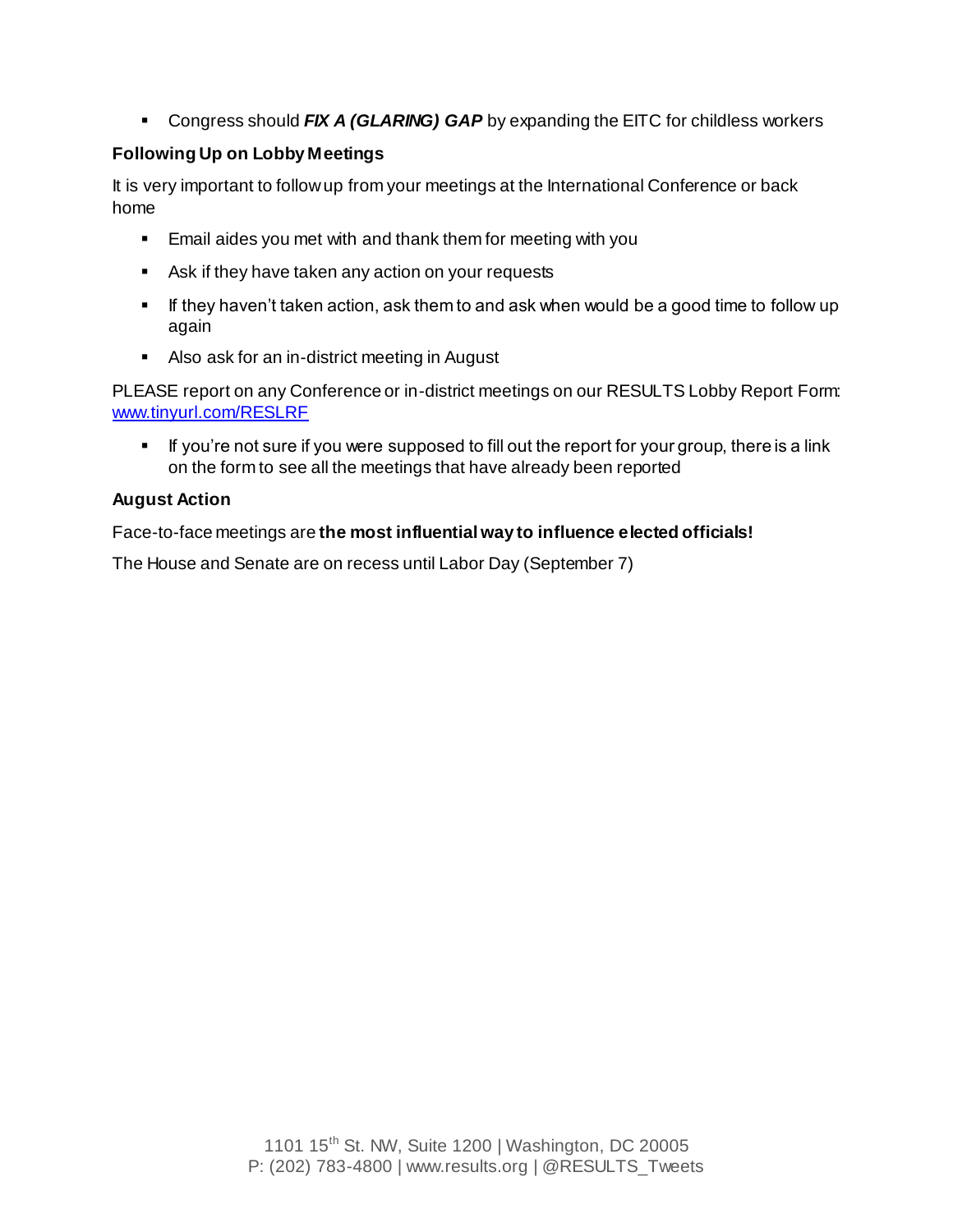

The August recess is perfect for having face-to-face meetings and town halls

- It's not as rushed as in DC, when meetings can sometimes be only a few minutes long
- Make sure coordinate with other RESULTS folks in your area (staff can help with that connection if needed)
- You can also look to arrange site visits to a local service provider (or for those at academic institutions, invite them to speak in the future)

[August Action](http://www.results.org/take_action/august_2015_u.s._poverty_action/) – Town Halls are also a great way to reinforce and amplify your message

- Town Halls give you the chance to educate your community and hopefully get the lawmaker or candidate to make a public statement on your issue
- Be strategic find town halls in your area, go in groups, get their early, raise your hand FIRST, FAST, and HIGH, follow up

#### **Storytelling – Remember the Power of Stories but Use Them to Empower, not Exploit**

- Storytelling is a *powerful tool, handle with care*
- Ask for permission if story isn't yours, but you want to re-tell for worthy impact
- Be authentic, honest don't embellish!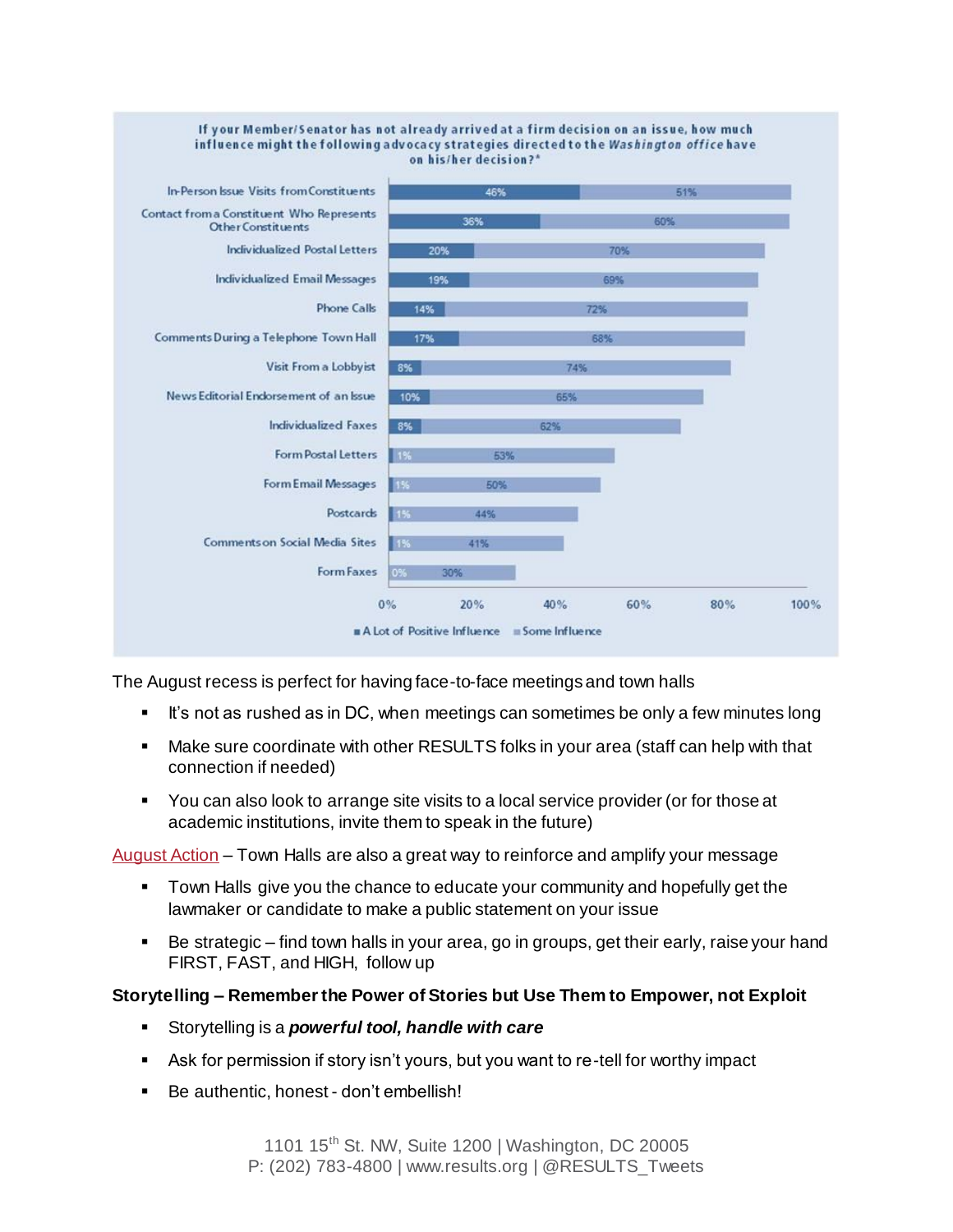■ Be gentle – stories are sacred, not tokens

#### **August Action Resources**

- August Action Sheet (tips and messaging for Town Halls): [http://www.results.org/take\\_action/august\\_2015\\_u.s.\\_poverty\\_action/](http://www.results.org/take_action/august_2015_u.s._poverty_action/) for tips
- Ully Action Sheet (setting up face-to-face meetings): [http://www.results.org/take\\_action/july\\_2015\\_u.s.\\_poverty\\_action/](http://www.results.org/take_action/july_2015_u.s._poverty_action/)
- You can find other key tips for having good meetings are in [www.tinyurl.com/resultstoolkit](http://www.tinyurl.com/resultstoolkit)
- State Fact Sheets[: http://www.results.org/uploads/files/State\\_Fact\\_Sheets\\_7.6.15.docx](http://www.results.org/uploads/files/State_Fact_Sheets_7.6.15.docx)
- **[U.S. Poverty Economic Mobility Request Sheet](http://www.results.org/uploads/files/2015_RESULTS_Economic_Mobility_Congressional_Requests.docx)**
- Find a host of other resources to help with background information, Laser Talks, and lobby meeting preparation at[: www.tinyurl.com/2015ICR](http://www.tinyurl.com/2015ICR)

If and when you get a meeting set up or plan to attend a town hall, please contact Meredith Dodson (dodson @results.org) to set up a call to help you prepare.

# **Guest Speaker – MacKenzie Nicholson, Every Child Matters**

**MacKenzie Nicholson** is the Field Director at **Every Child Matters in New Hampshire**. She has been at ECM for four years. She works on ECM/s Raise the Wage Campaign. She is a 2012 graduate of the University of New Hampshire in Durham, receiving a B.S. in Family Studies with a concentration in Child Advocacy & Family Policy.

- **1. Tell us more about Every Child Matters and the work you do.**
	- National advocacy org based in DC
	- **Have a few staff members in lowa and NH**
	- **Promote adoption of smart policy for children and youth: child care, prevent violence** against children, alleviate child poverty.
	- Meet with members of Congress, lots of blogging, op-ed, social media, radio ads, newspaper ads
	- Every year get in touch with every licensed child care in NH parents and those working there.
- **2. As a staff person of Every Child Matters in New Hampshire, I'm sure you've worked a lot at getting people to attend town halls and candidate forums. What are some of your best practices that you coach advocates to use in order to have a successful town hall experience?**
	- In NH, candidates appear frequently
	- **First, know where they are: office or town hall**
	- **Prepare questions ahead of time**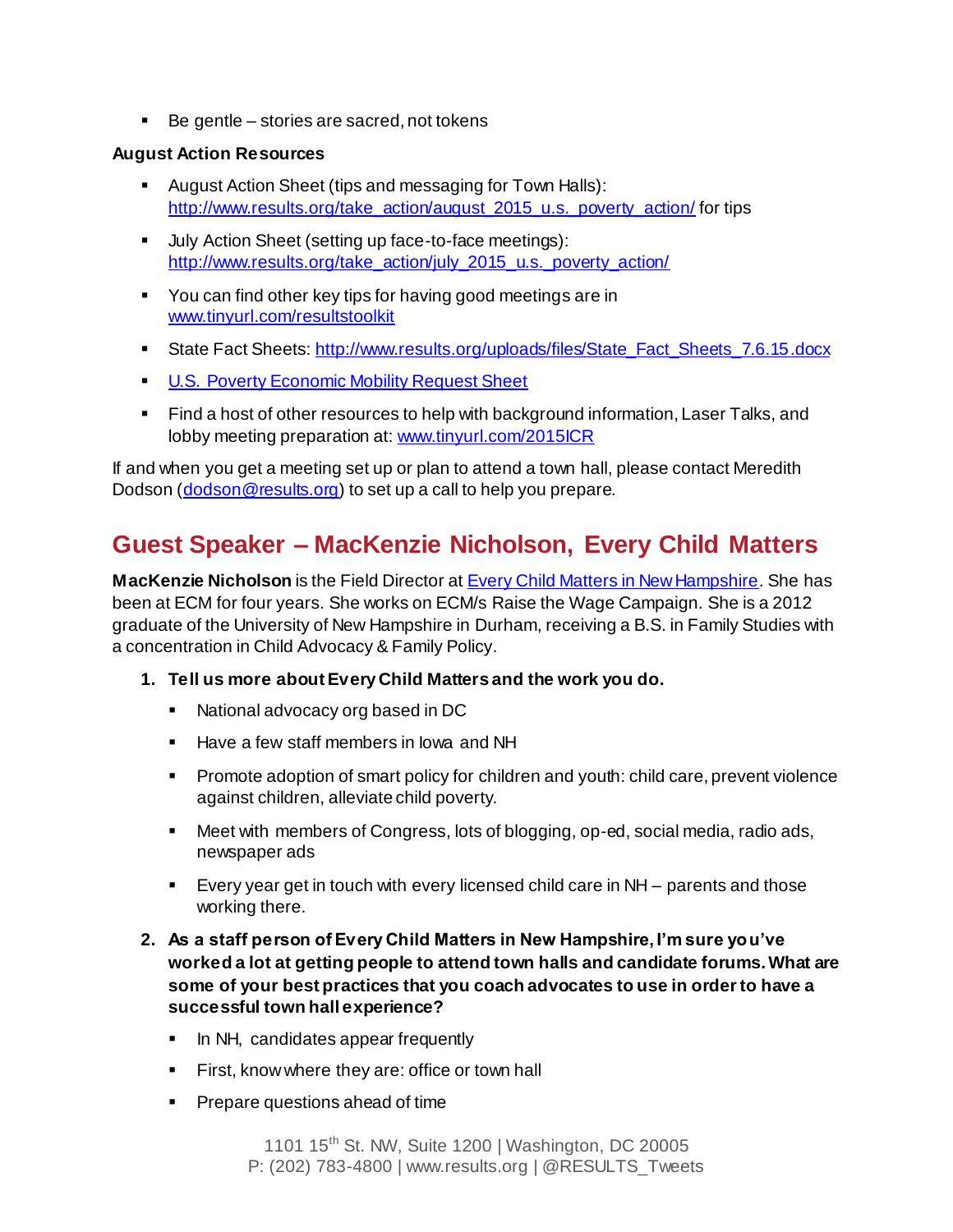- Research them: know their policies and the gaps (ex. Seeing Sen. Rand Paul and he doesn't have much public on child poverty)
- Work with teams make sure no overlap, coordinate, jive
- **If** Identify yourself
- **Focus on relationship stay polite and focused**
- Don't get flustered –
- Don't get into it too much -- you could get blacklisted
- **Follow up with their staff**
- **3. Because of the nature of town halls, not everyone gets to ask a question during the formal Q&A. What strategies can we use to still get our issues noticed or addressed at these events?**
	- Of course, you might not get picked every time
	- Silence is a powerful tool: write about what didn't get discussed, build off what was discussed or not (ex. Health care was discussed, connect child poverty to that)
	- But "we're still looking for answers about what they think..."
	- **Push yourself out there to keep the focus on your issue**
	- **EXECT** Let them know you are still looking for answers

Hear more from MacKenzie about making the most of town halls in th[e call recording](https://www.fuzemeeting.com/replay_meeting/f2988286/7552774) and the [call slides.](http://www.results.org/uploads/files/2015-08_RESULTS_U_S_Poverty_National_Mtg_Slides.pdf)

### **Share from REAL Change Fellow about the Conference and Follow-Up Back Home**

Kali Daugherty, Milwaukee, WI

Hello I am Kali Daugherty from Milwaukee WI. I heard about RESULTS through an email that was sent to me and applied for their real change fellowship. I was accepted into this program and was able to attend their international conference in DC a few weeks ago. I am new to RESULTS and to lobbying. I learned a lot about engaging members of congress and how to express what you would like them to do. I had a lot of great training in the sessions and was able to have a real change fellowship member from last year go to meetings with me to guide me along the way.

A highlight of the conference for me was being able to meet with Paul Ryan's office. I talked with them about the CTC and EITC and my personal experience with the programs. I am a full time student who works two jobs and I also have a 3 year old son. I got behind in paying for school and had to take some time off. When I received the CTC I was able to repay the money I owed to school and reenroll. I will now be graduating this fall. This is very important to me because I want to show my son the importance of education. When I told this story to Mr. Ryan's aide he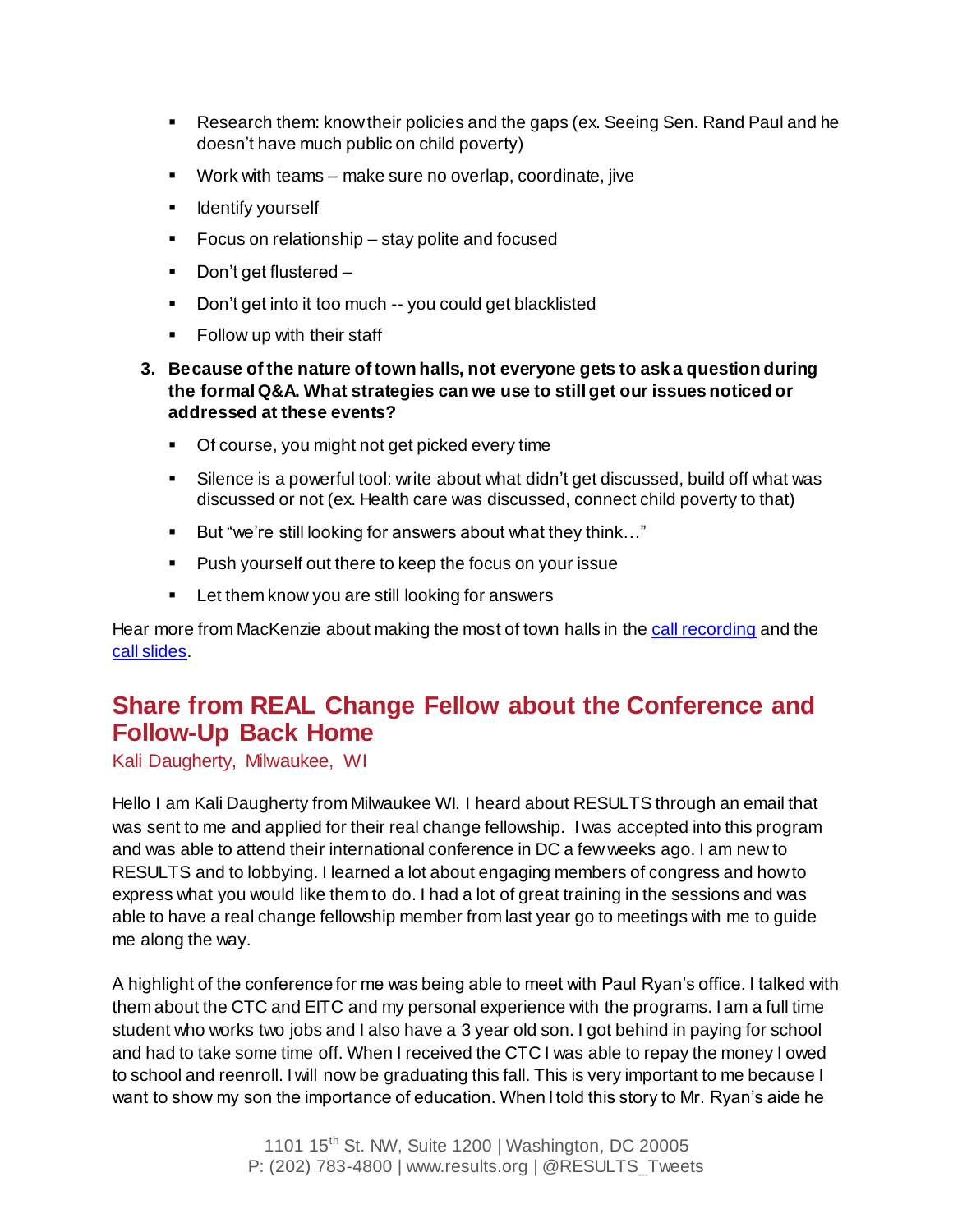seemed surprised and congratulated me on my accomplishments. I told him that I was just one of many people who depend on this program to help them find stability.

I sent follow up emails as soon as I got home to say thank you for the meetings as RESULTS has taught me. I had mentioned while in DC that I would like to follow up with a few of the offices at home. I was able to get aides from Senator Tammy Baldwin's office come to do a tour of the homeless shelter I work at. Her aides accepted this invitation. We discussed the things that we offer in shelter such as housing and employment assistance and AODA and mental health treatment. We also discussed some of the barriers that our clients face due to the definition of homelessness. I also talked with them about the Point in Time committee that does a count of the street homeless. Our committee counts those experiencing a housing crisis twice a year in order to try and secure funding from HUD for shelters and other community resources. They said it was great to get a personal feel of the people we are trying to help. As a result of this visit, Senator Baldwin's office has connected me with

other local representatives to talk with them about what we are doing. I am currently working on getting a face to face meeting with my representative Gwen Moore, who I had the chance to meet during her talk at the RESULTS conference.

I look forward to working with RESULTS and the exciting training that the Real Change program has to offer. I am planning to start a U.S. Poverty group in Milwaukee once school is finished so I can help others realize how important it is to get involved not only with your community but those who make the decisions for it.

### **Give Us Your Feed Back on Future Conference Call Times**

#### Jos G. Linn, Grassroots Manager for U.S. Poverty Campaigns

As evidenced by the call tonight, RESULTS is experimenting with alternative days and times for our monthly U.S. Poverty National Meetings. RESULTS has been doing Saturday conference calls for decades and we may very well continue to do so. However, not everyone can attend a Saturday mid-day call each month. We'd like to know what you think. Here are the options for calls we're considering:

- Second Tuesday at 8:00 pm ET
- Second Thursday at 8:00 pm ET
- Second Sunday at 5:00 pm ET
- Second Saturday at 12:30 pm ET